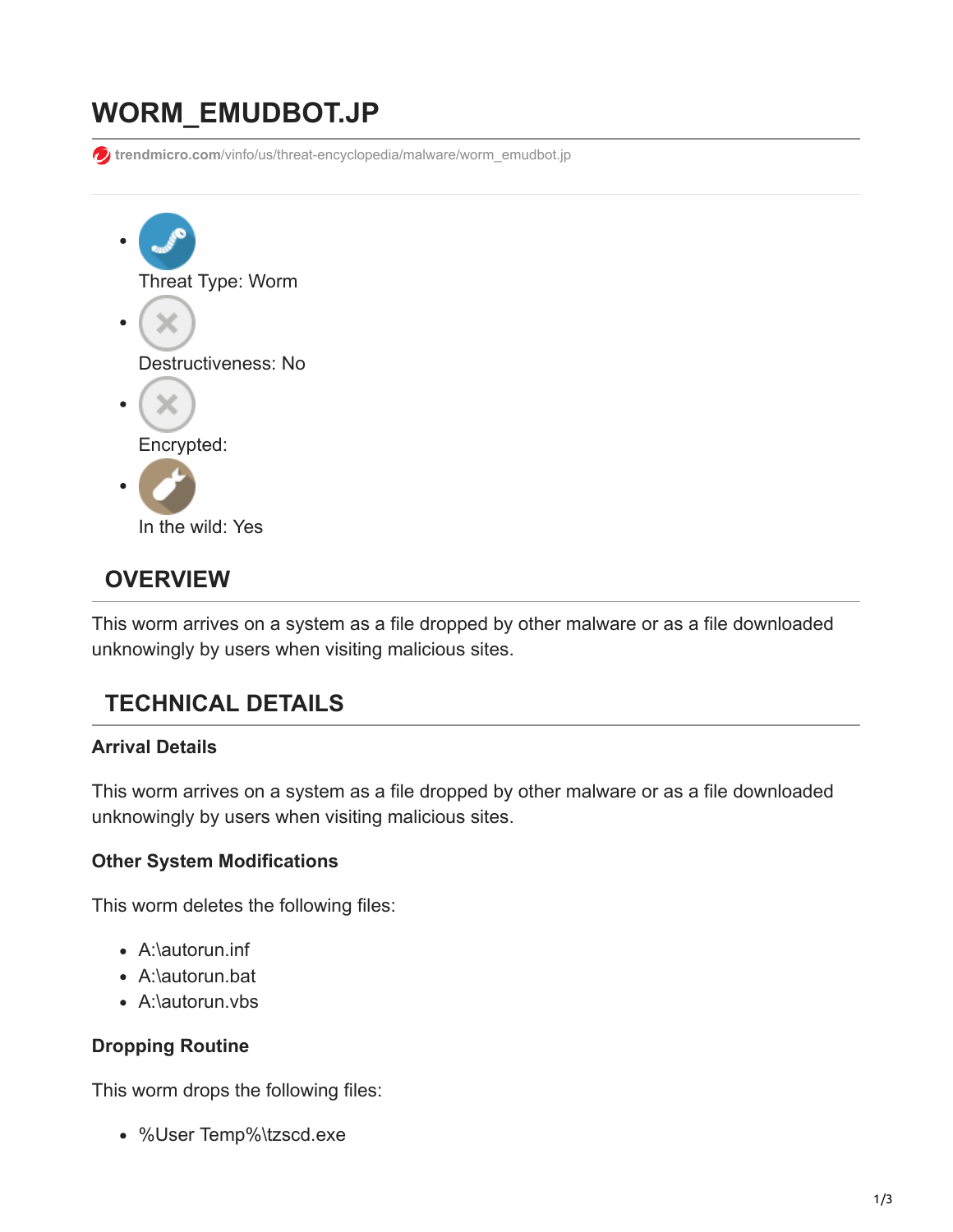A:\recycle.exe

(Note: *%User Temp%* is the current user's Temp folder, which is usually C:\Documents and Settings\{user name}\Local Settings\Temp on Windows 2000, XP, and Server 2003.)

## **Other Details**

This worm connects to the following possibly malicious URL:

- http://network.{BLOCKED}d.com/webyx/iLog.php?dl=5.1&log=Loader: 501~EXP
- http://absbh.{BLOCKED}tedya.com/webyx/remote.php?{random characters}
- http://ccy.{BLOCKED}tedya.com/webyx/settings.cfg?build=501&os=XP
- http://jgfx.{BLOCKED}ntedya.com/webyx/remote.php?{random characters}
- http://meya.{BLOCKED}ntedya.com/webyx/settings.cfg?build=501&os=XP
- http://asgsaq.{BLOCKED}ctya.com/webyx/remote.php?{random characters}
- http://abmnab.{BLOCKED}ctya.com/webyx/settings.cfg?build=501&os=XP
- http://kla.{BLOCKED}fying.com/webyx/remote.php?{random characters}
- http://wfayhg.{BLOCKED}fying.com/webyx/settings.cfg?build=501&os=XP
- http://txnkft.{BLOCKED}orked.com/webyx/remote.php?{random characters}
- http://vtwupbp.{BLOCKED}orked.com/webyx/settings.cfg?build=501&os=XP
- http://yvwsqa.{BLOCKED}tedya.com/webyx/remote.php?{random characters}
- http://kawi.{BLOCKED}tedya.com/webyx/settings.cfg?build=501&os=XP

This report is generated via an automated analysis system.

# **SOLUTION**

### **Step 1**

For Windows XP and Windows Server 2003 users, before doing any scans, please make sure you disable *[System Restore](https://www.trendmicro.com/vinfo/us/security/definition/system-restore)* to allow full scanning of your computer.

### **Step 2**

Search and delete these files

### [ Learn More ]

There may be some component files that are hidden. Please make sure you check the *Search Hidden Files and Folders* checkbox in the "More advanced options" option to include all hidden files and folders in the search result.

- %User Temp%\tzscd.exe
- A:\recycle.exe

### **Step 3**